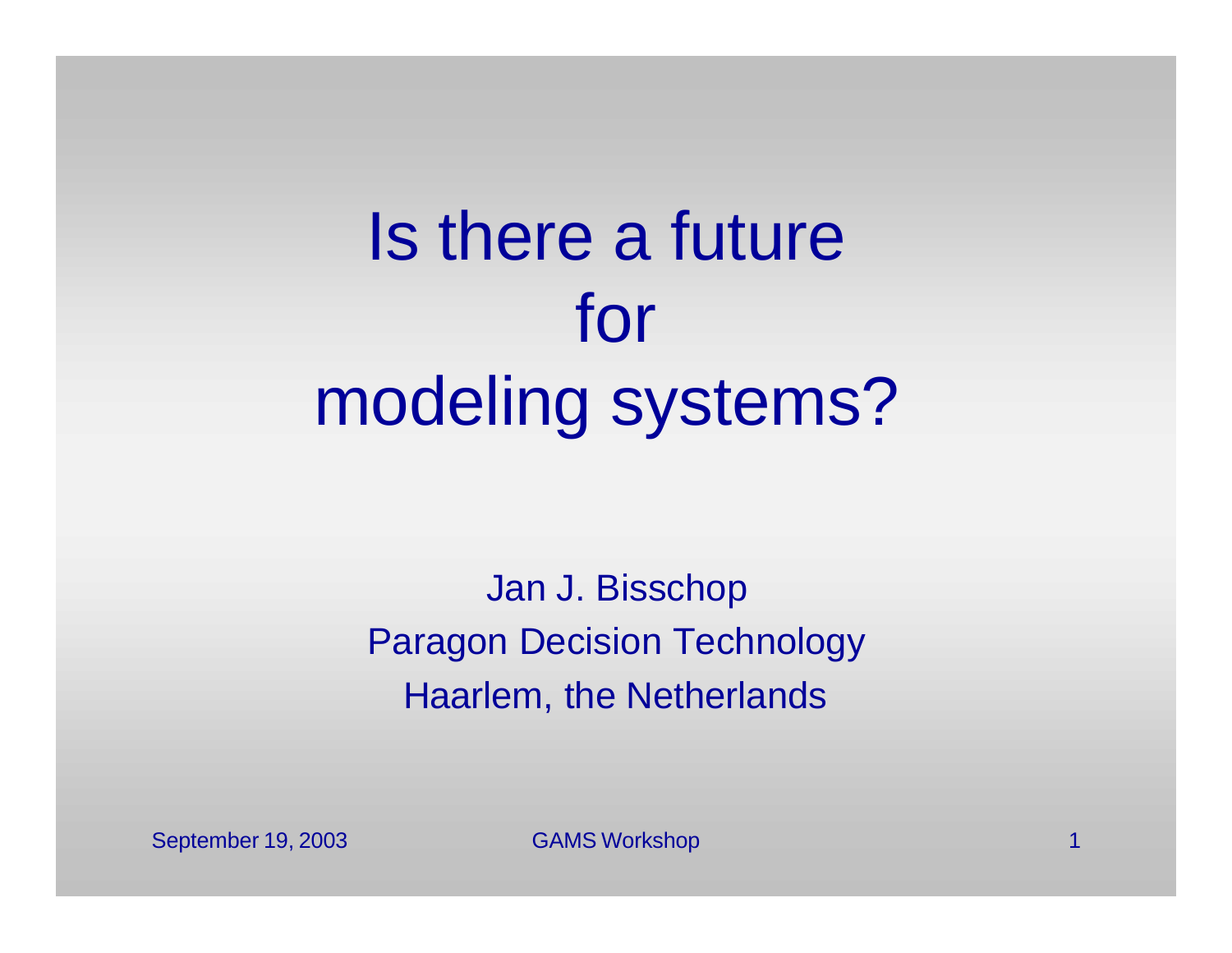### Background

- a customer raised the question
- ILOG to invest less in OPL?
- the IT department wants C++, and
- no dependence on small suppliers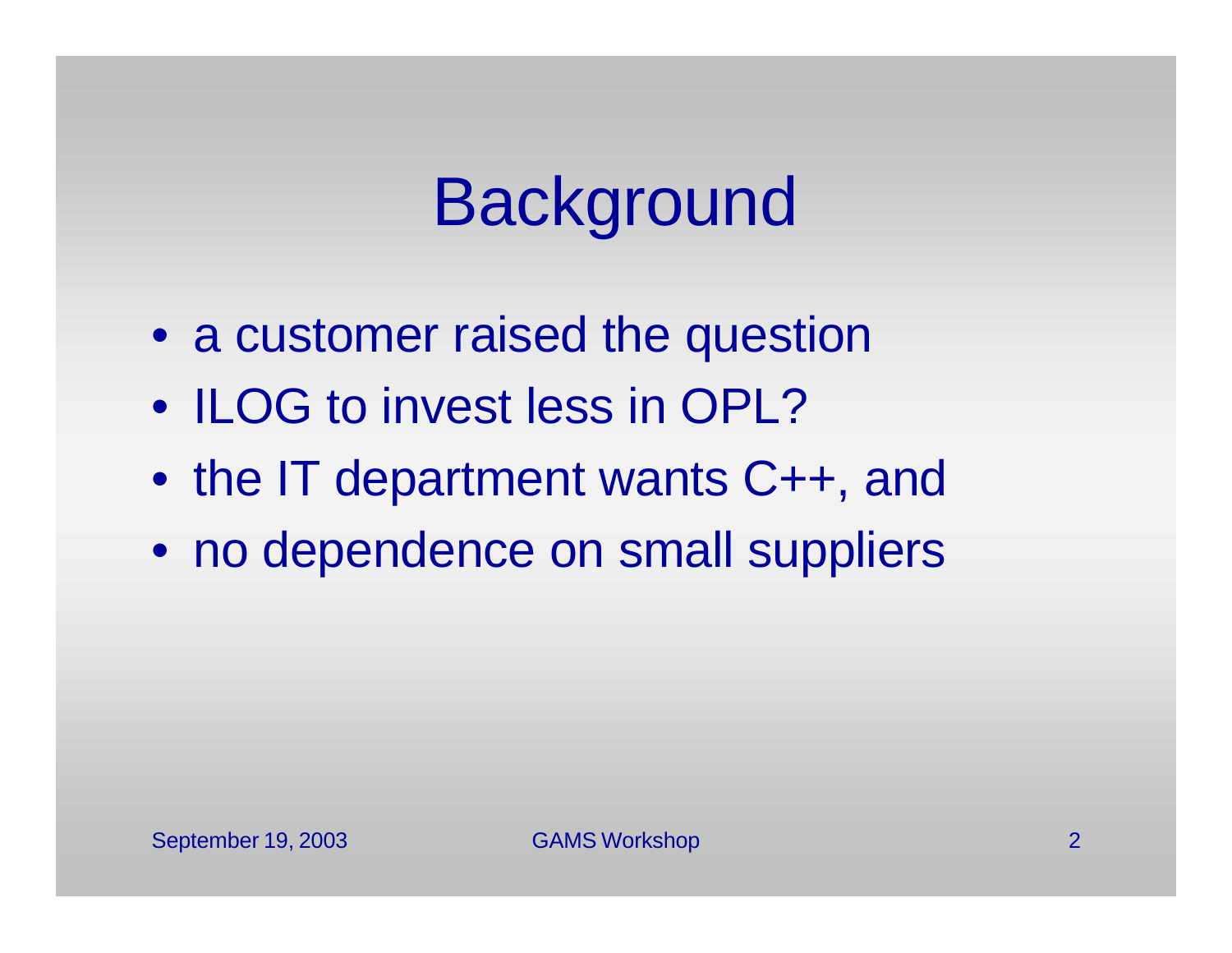# Is there a future *in* modeling systems?

September 19, 2003 GAMS Workshop 3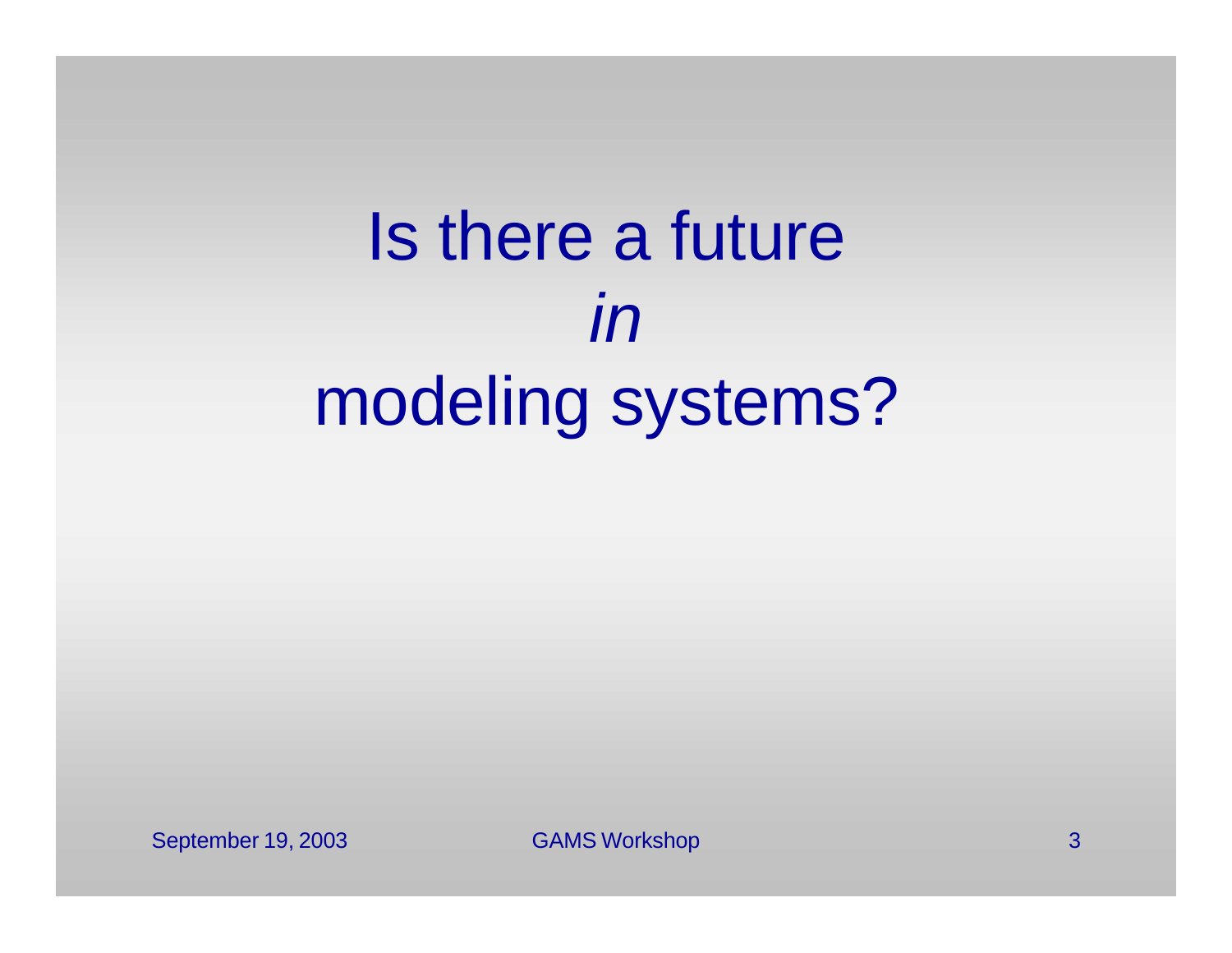# What is the future of modeling systems?

A personal vision

September 19, 2003 GAMS Workshop 4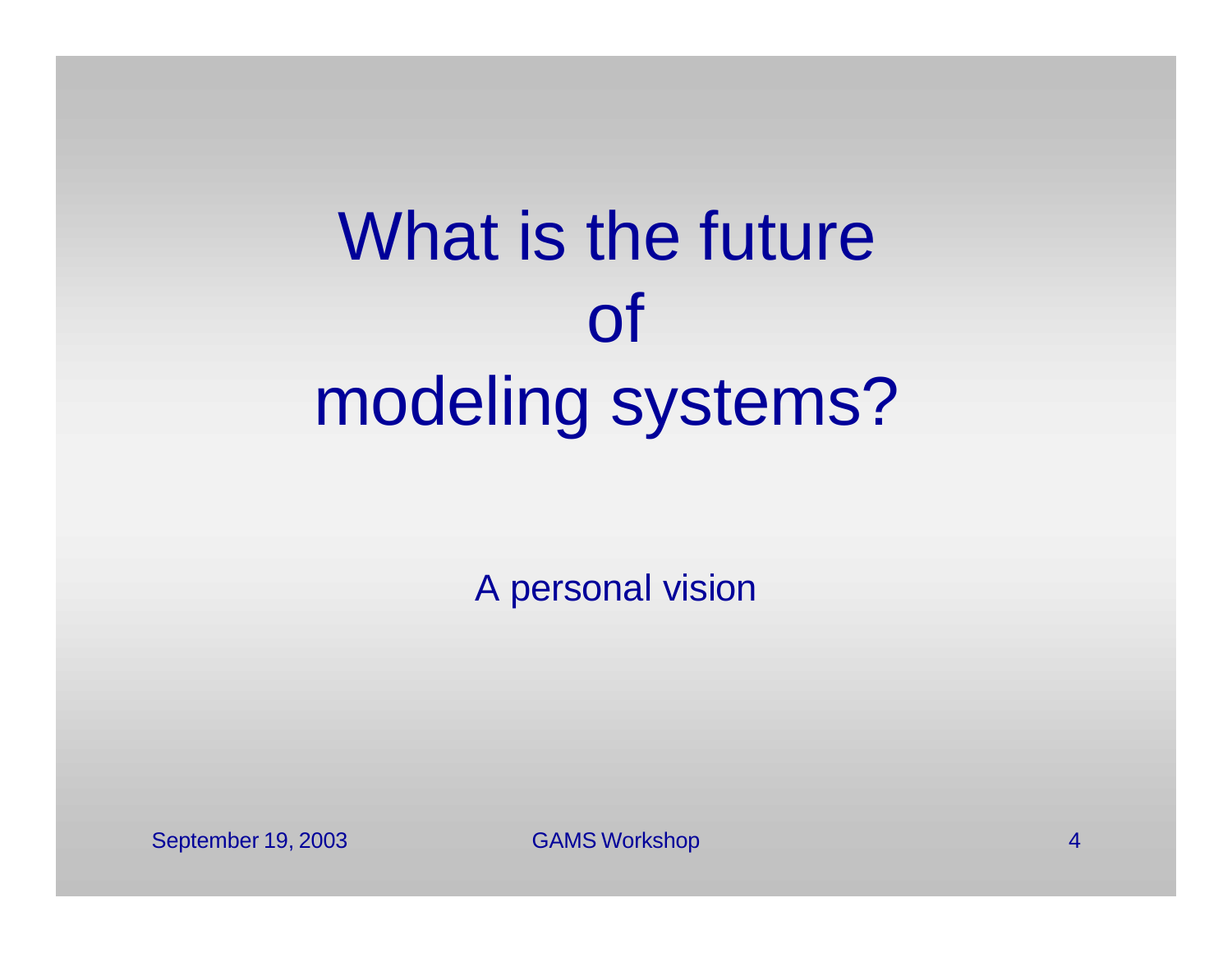#### In the 70's

- lengthy, low-level, error-prone programs
- programs written by computer experts
- programs difficult to change or transfer
- slow turn-around of submitted jobs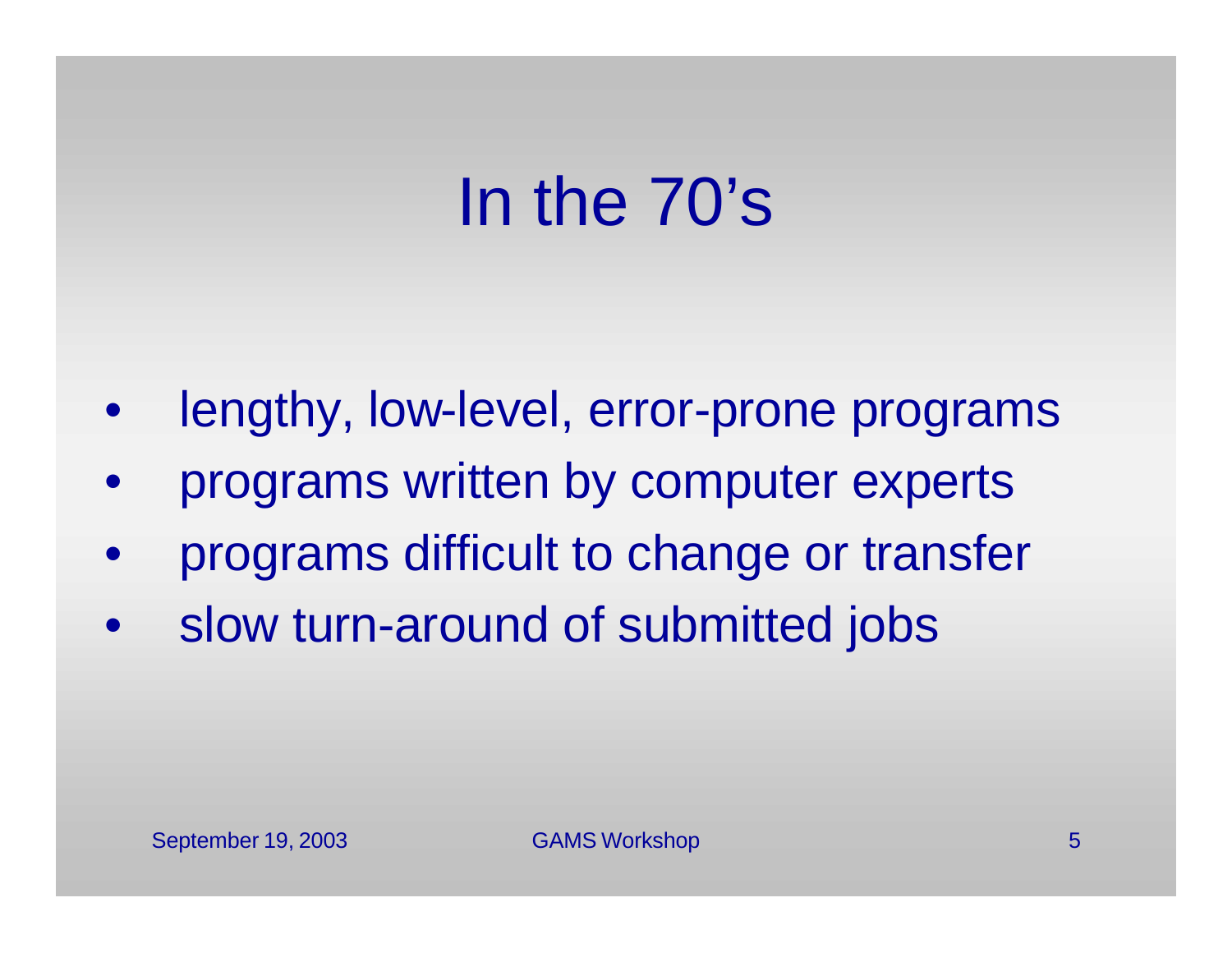#### Thanks to

- visionaries at the World Bank
- the research climate
- the requests for decision support

#### GAMS was born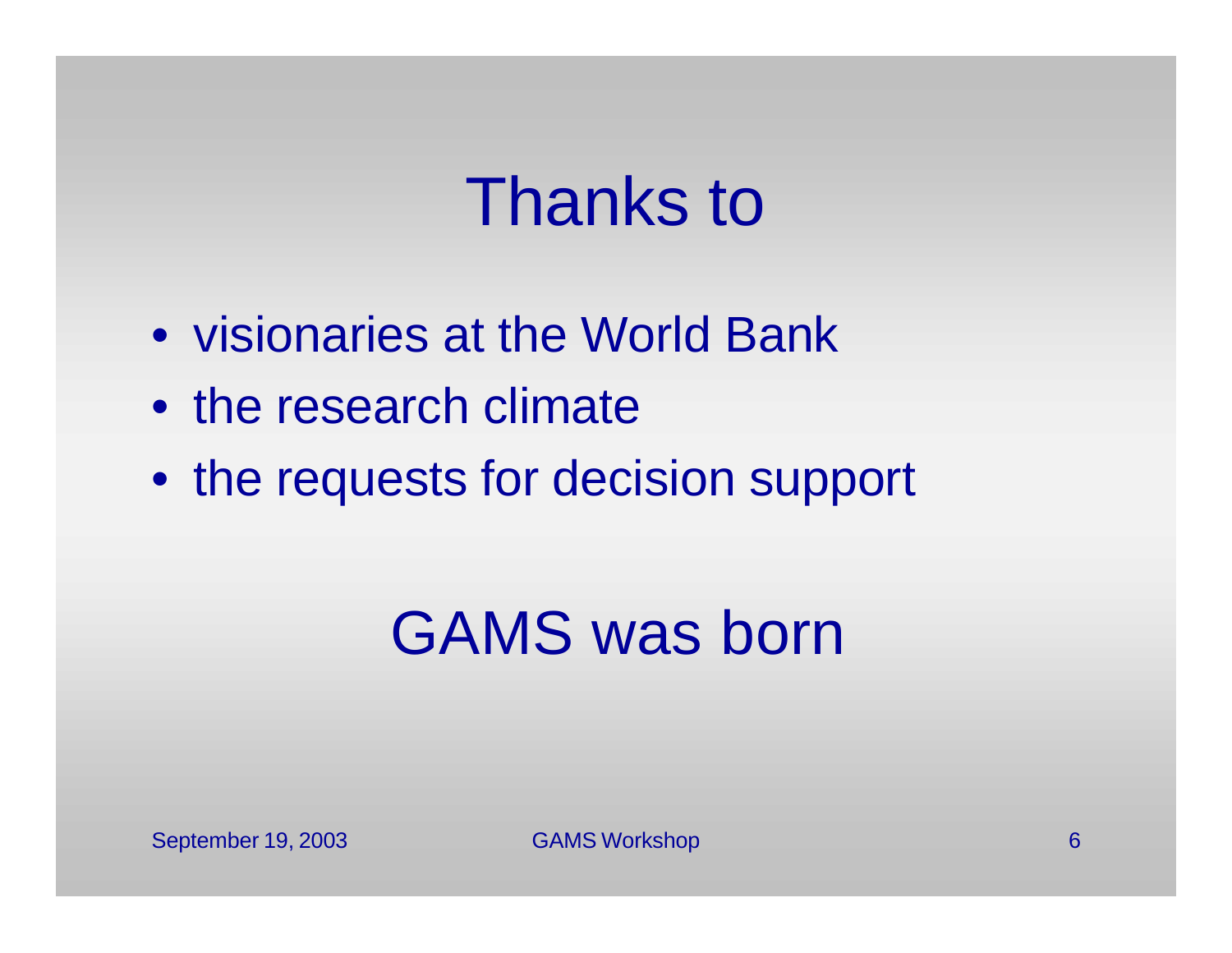# What did GAMS give us?

- high-level computerized model description
- technology also for domain experts
- ease of making changes
- ease of model transfer

#### Tremendous increased productivity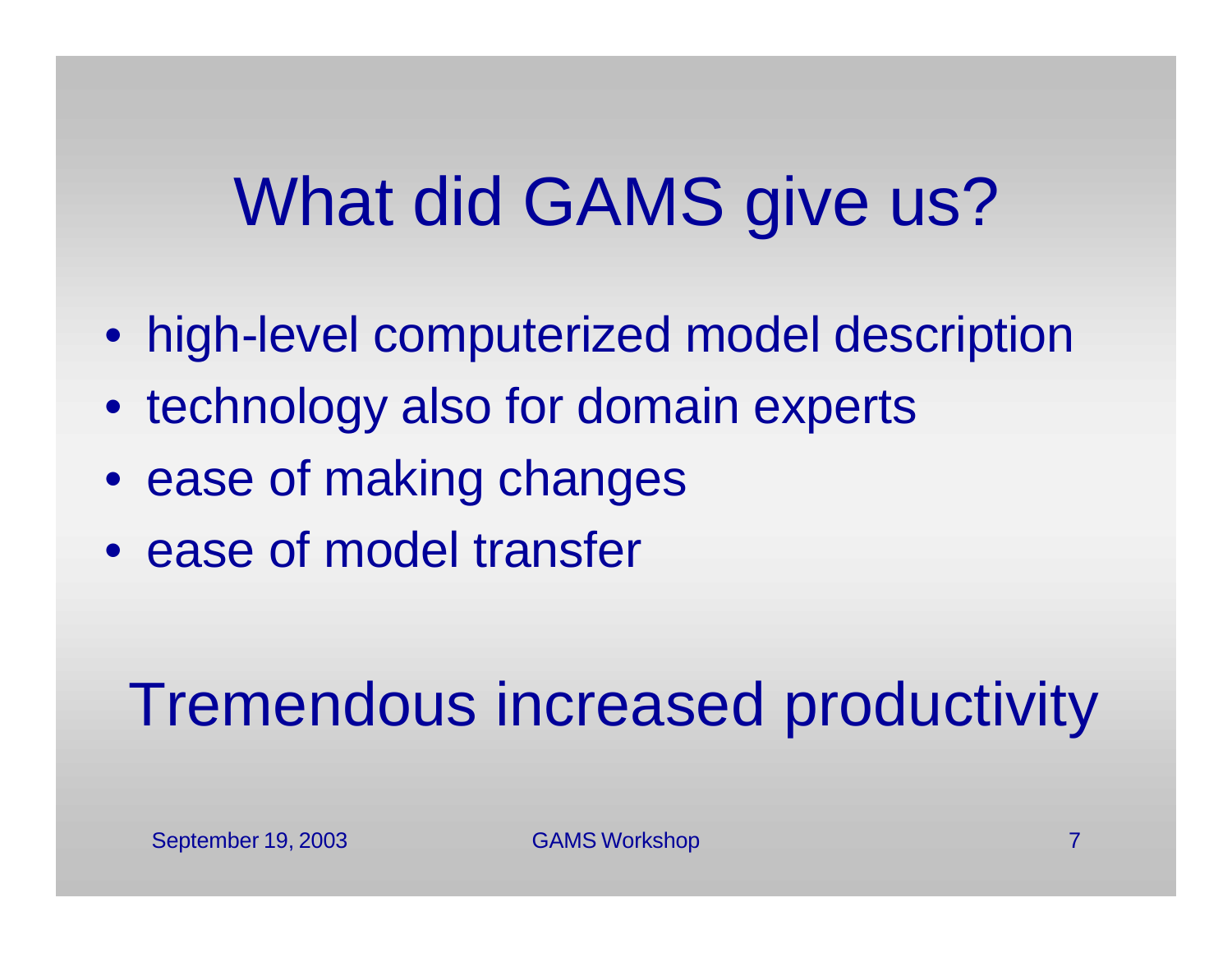Productivity requirement remains, but

> Now, 30 years later, the world of optimization has changed and critics of modeling tools make serious claims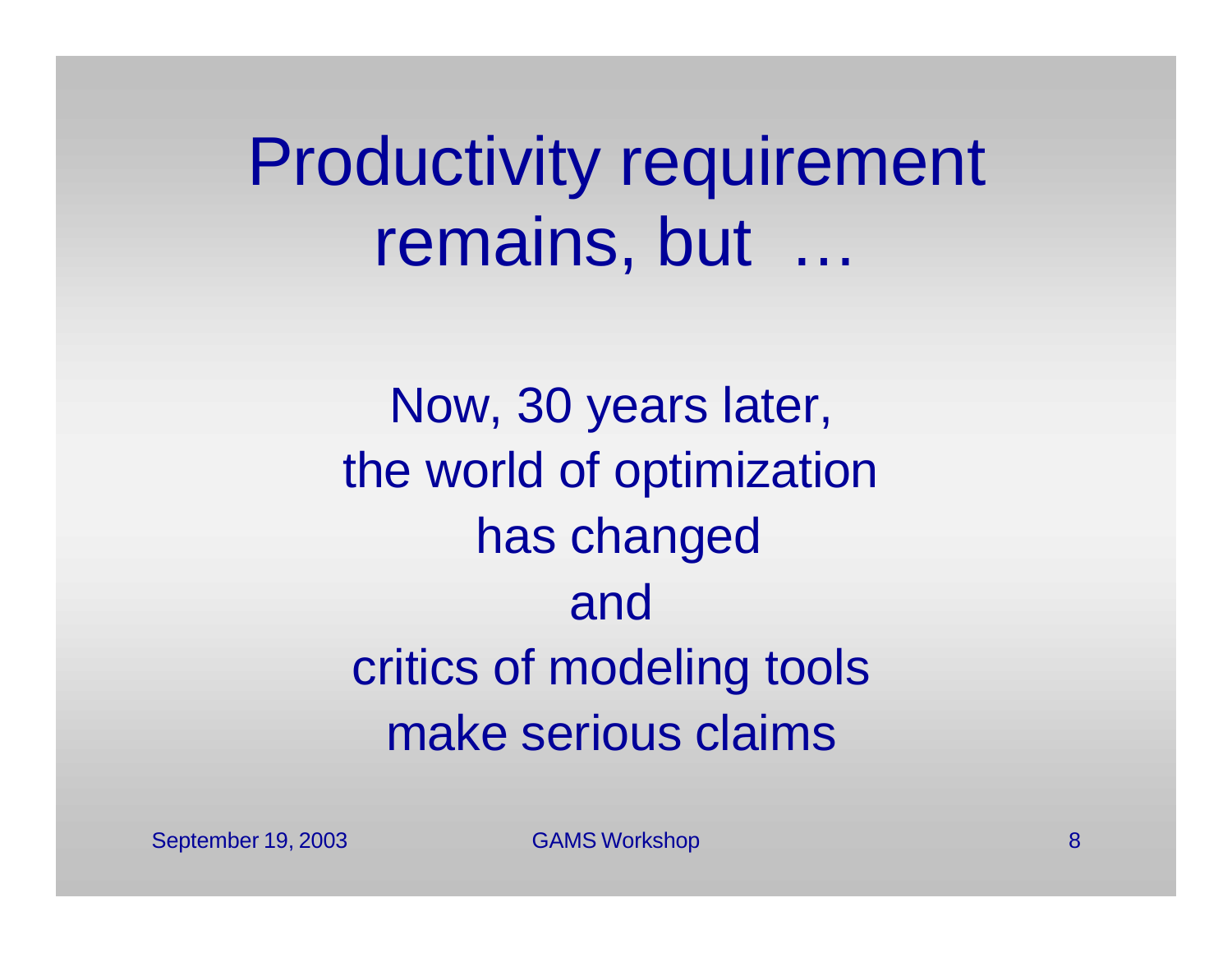Claim # 1: current modeling tools play insignificant role

The major efforts are:

- data feed and cleaning
- graphical reporting
- client-server interaction
- web-enabling of applications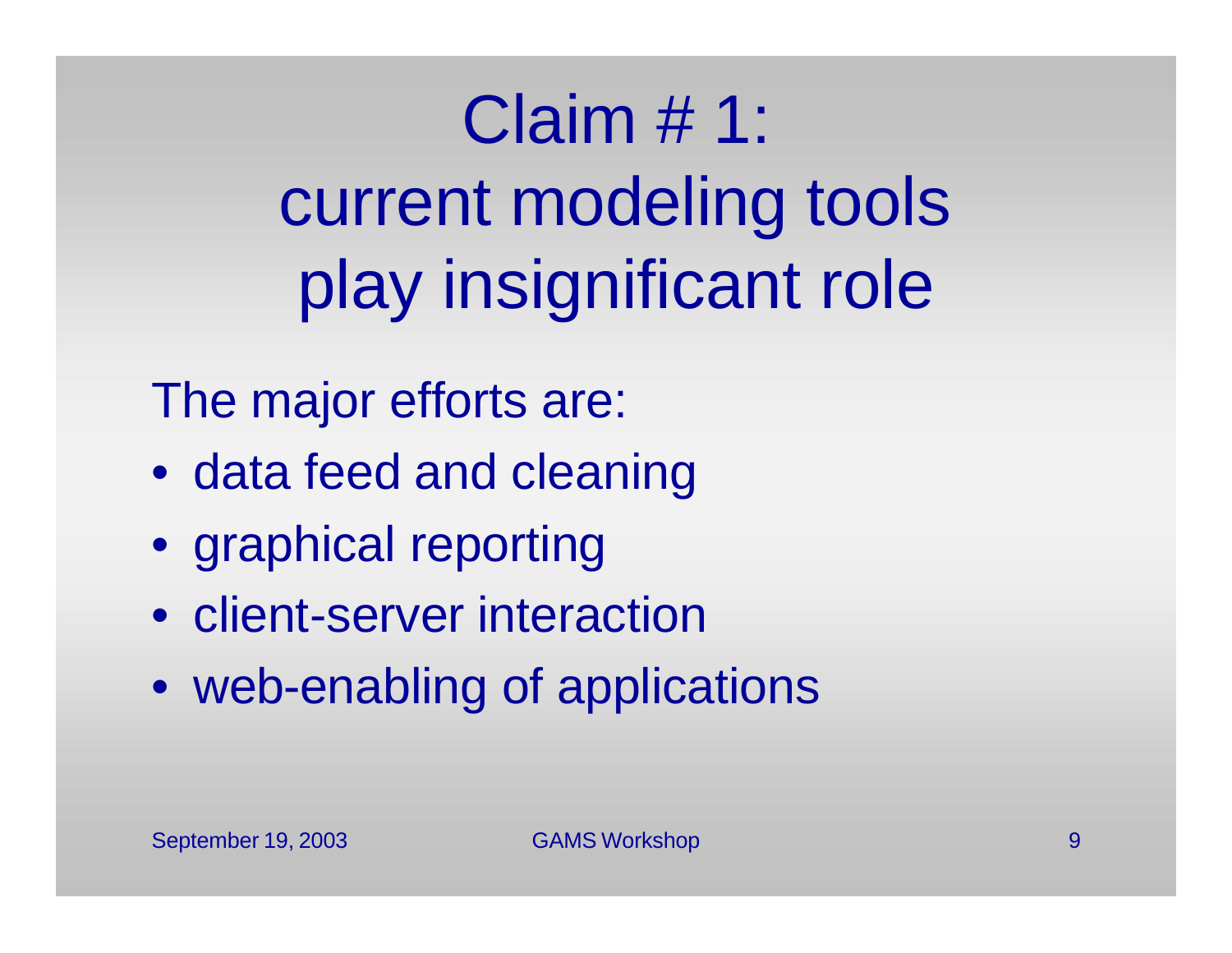Claim # 2: current modeling tools are not professional

Instead, one should use

- C++ component libraries
- full C++ development support
- multi-developer source safe tools
- latest graphical design tools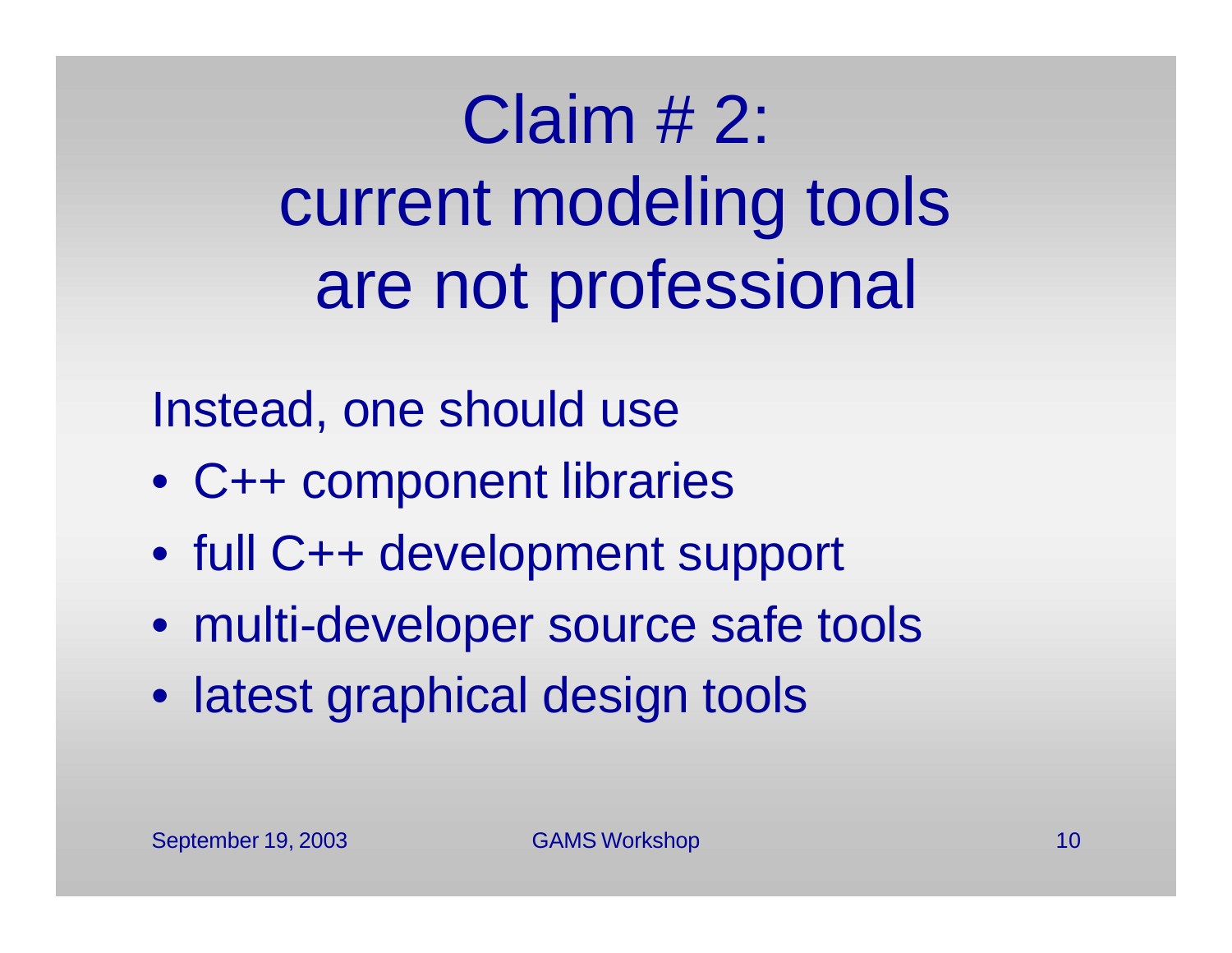Claim # 3: current modeling tools are often too slow

#### With C++ you can

- customize data structures
- profit from compiler improvements
- change to parallel implementations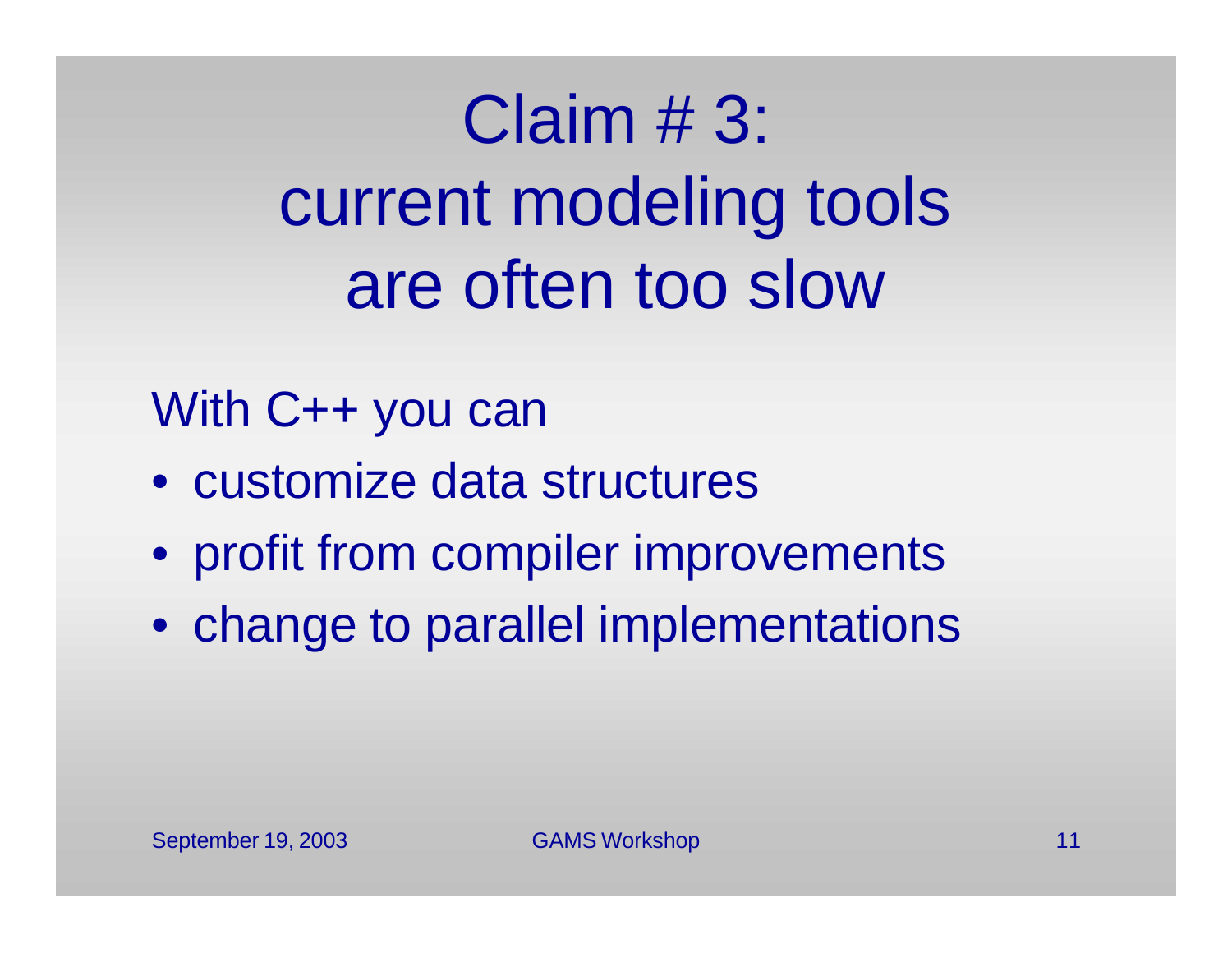Claim # 4: current modeling tools do not support re-use

Instead of "cut-copy-paste" operations you can use C++

- object classes
- derived classes
- component technology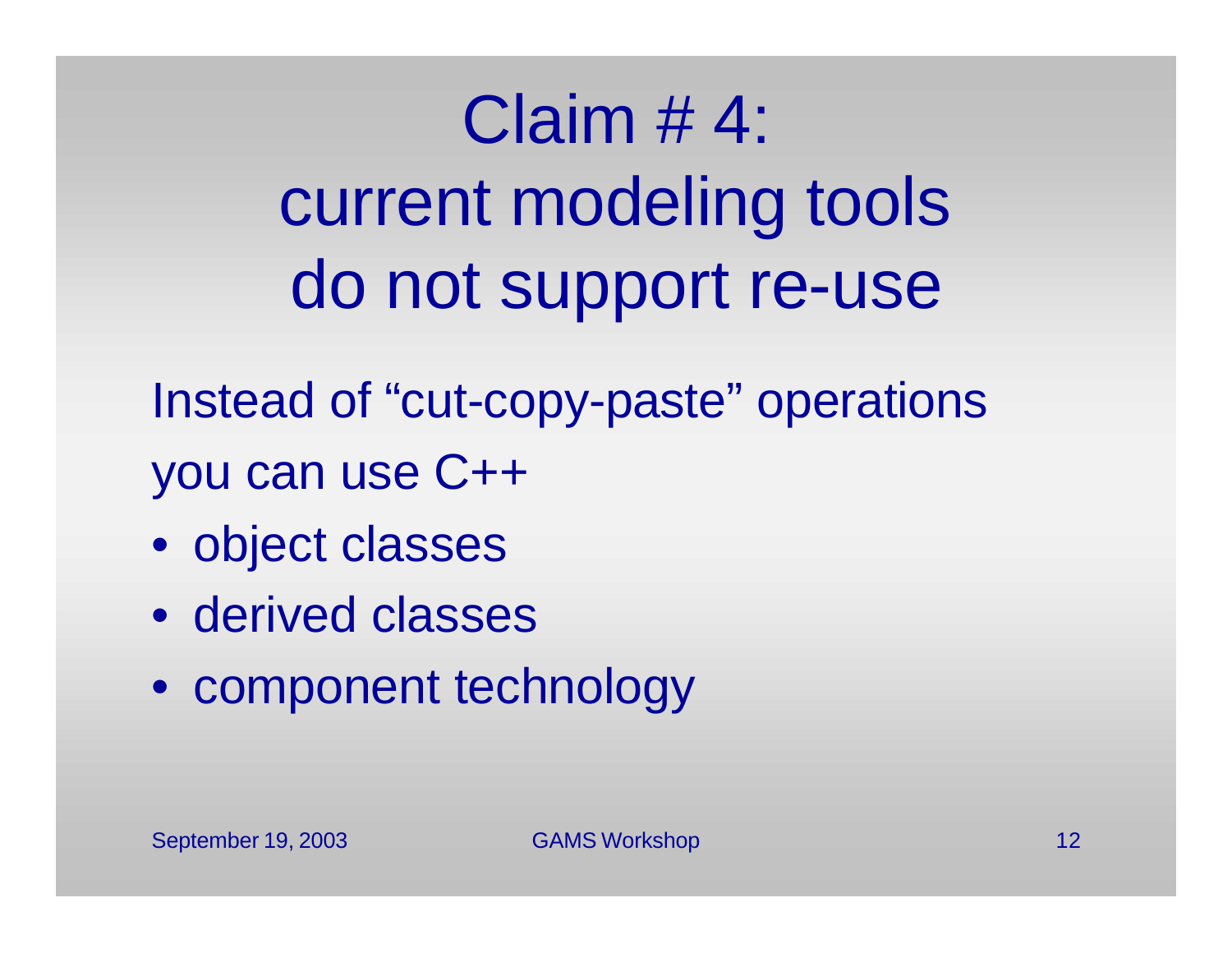Claim # 5: current modeling tools have poor algorithm linkage

Instead of black-box solvers,

you can use

- various solvers with callbacks
- connect them at will
- introduce new interface functions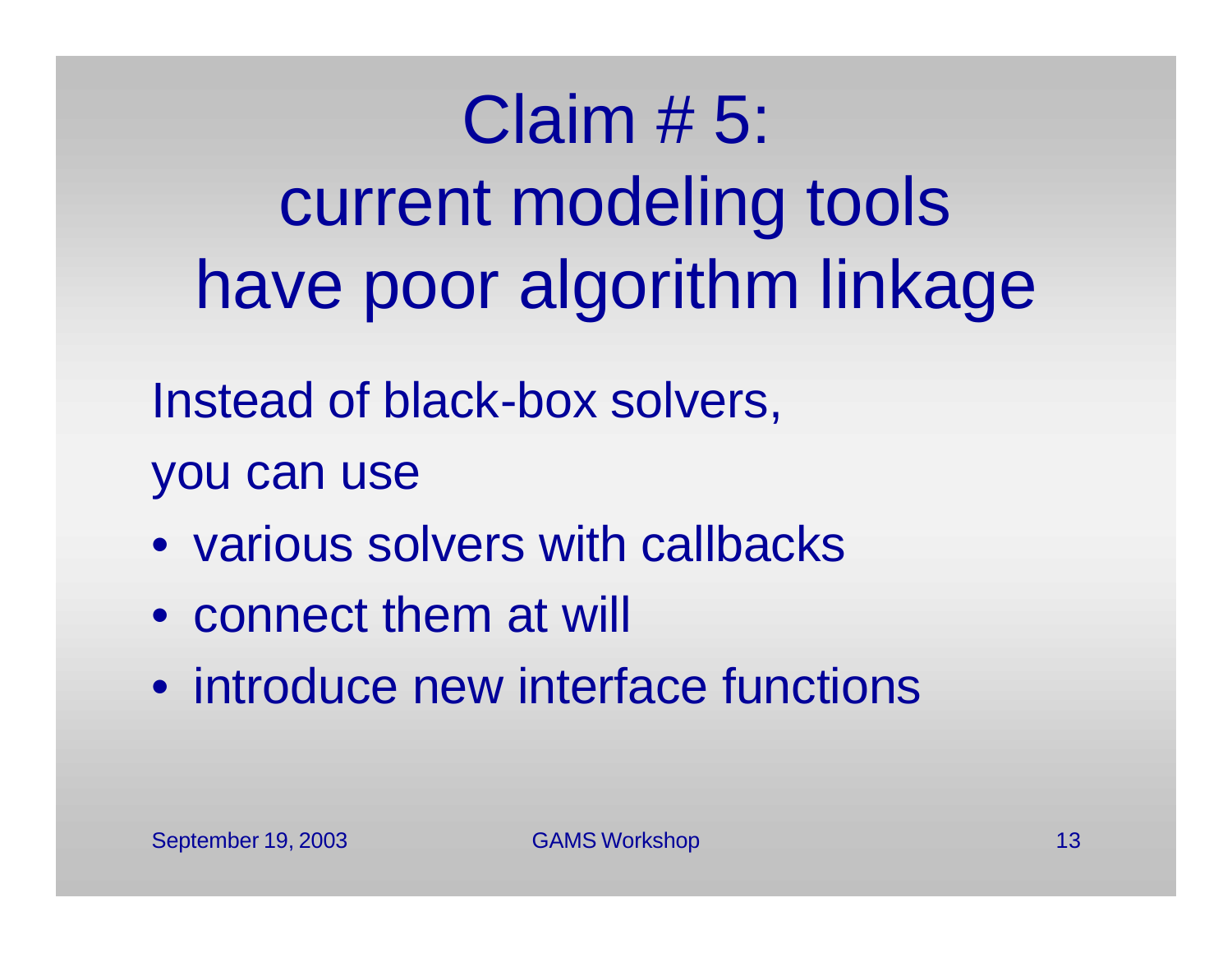Claim # 6: current modeling tools are likely to disappear

Instead of relying on fading technology you can use

- C++ generators with source code
- fully-trained professionals
- up-to-date technology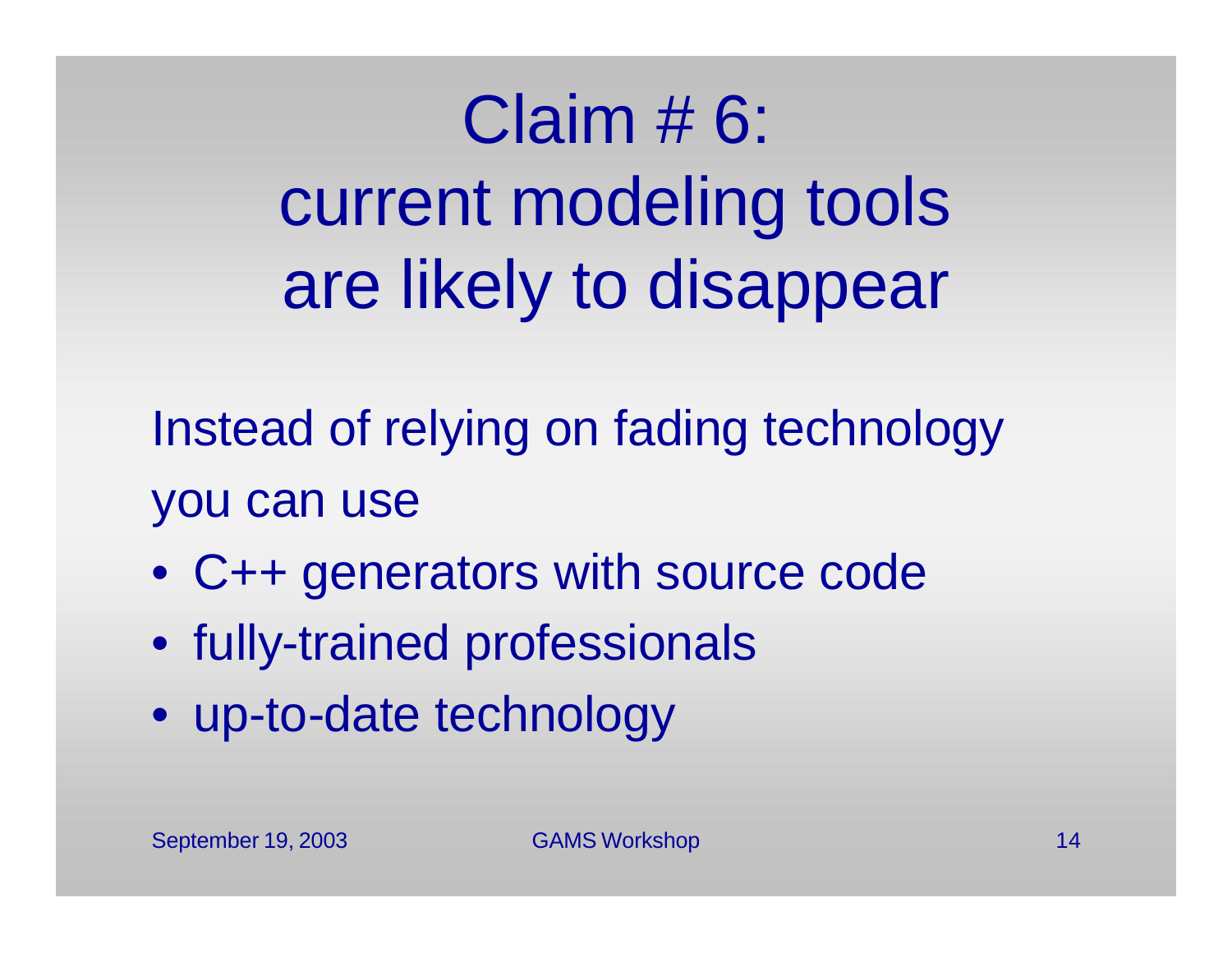# Summary of claims:

Current modeling tools:

- play insignificant role
- are not professional
- are often too slow
- do not support re-use
- have poor algorithm linkage
- are likely to disappear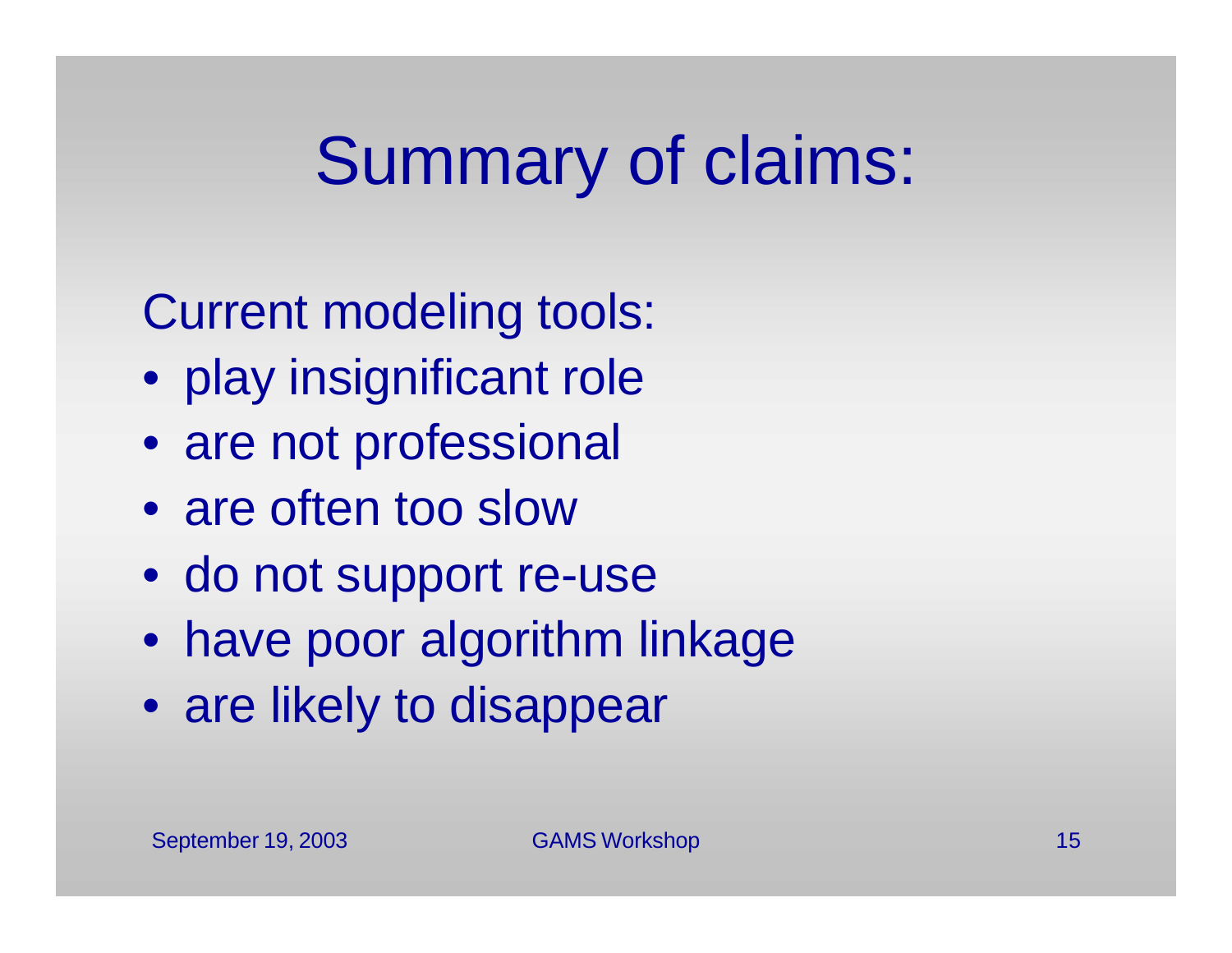#### Possible courses of action

- do not change fundamentally
- change to adjust to new niches
- change fundamentally

#### I like to address the latter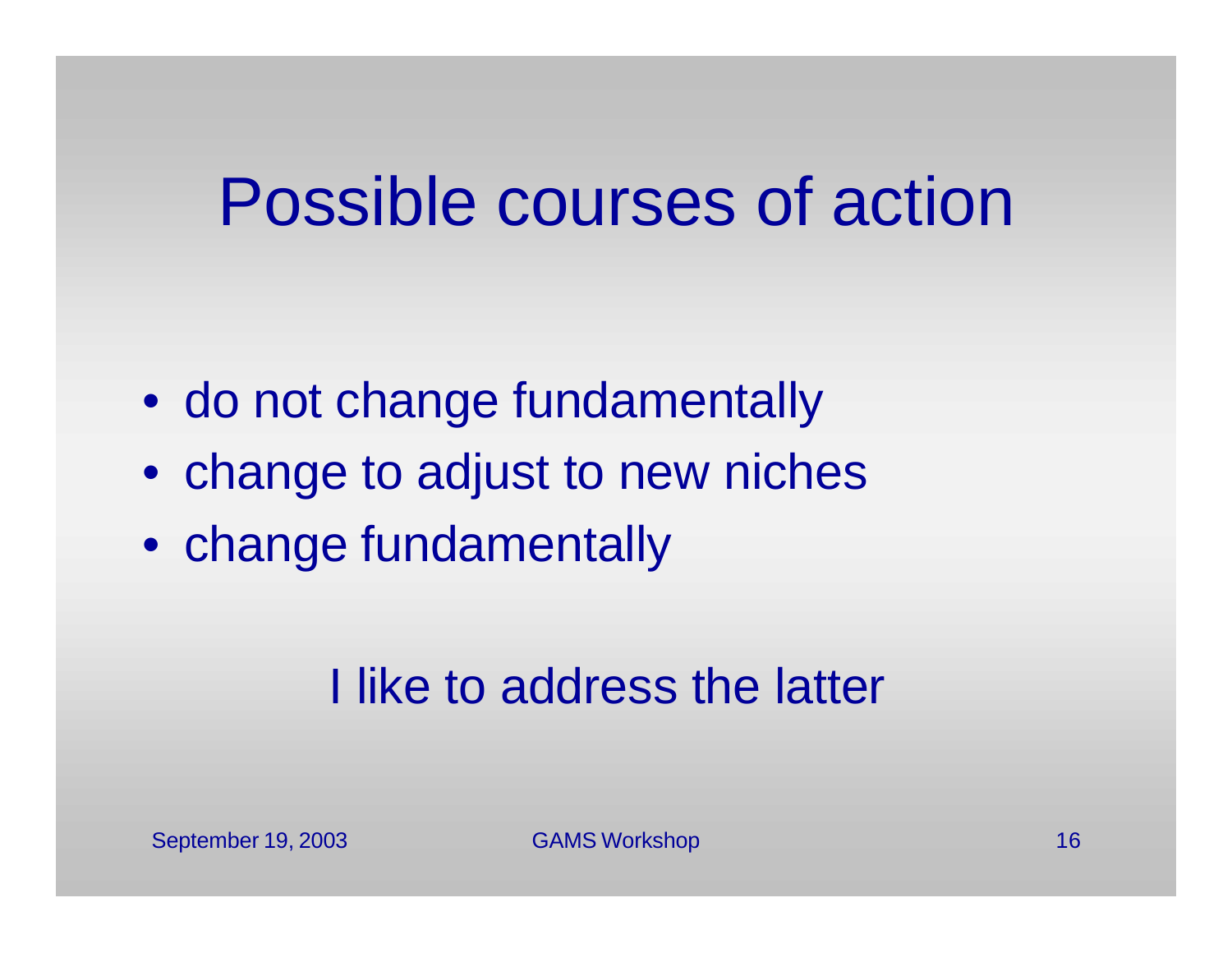## A complete development environment

Provide a technology with

- professional & up-to-date development tools
- a rich set of interfaces (C++, Java, .Net)
- extensive data connectivity
- etc.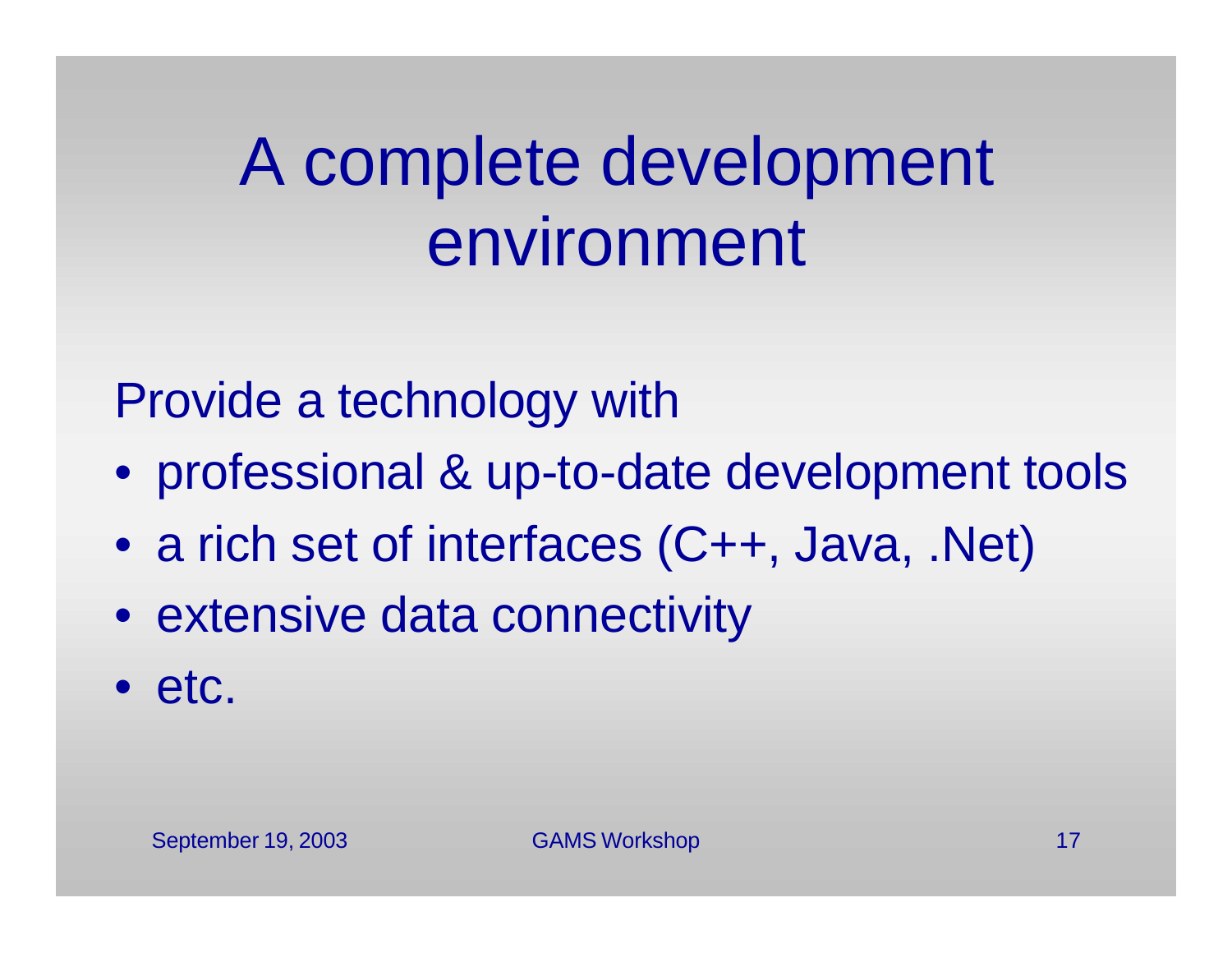Code generation and parallelization

For static data structures

- search for repetitive computations
- generate assembler code
- generate models in parallel
- evaluate functions/derivatives in parallel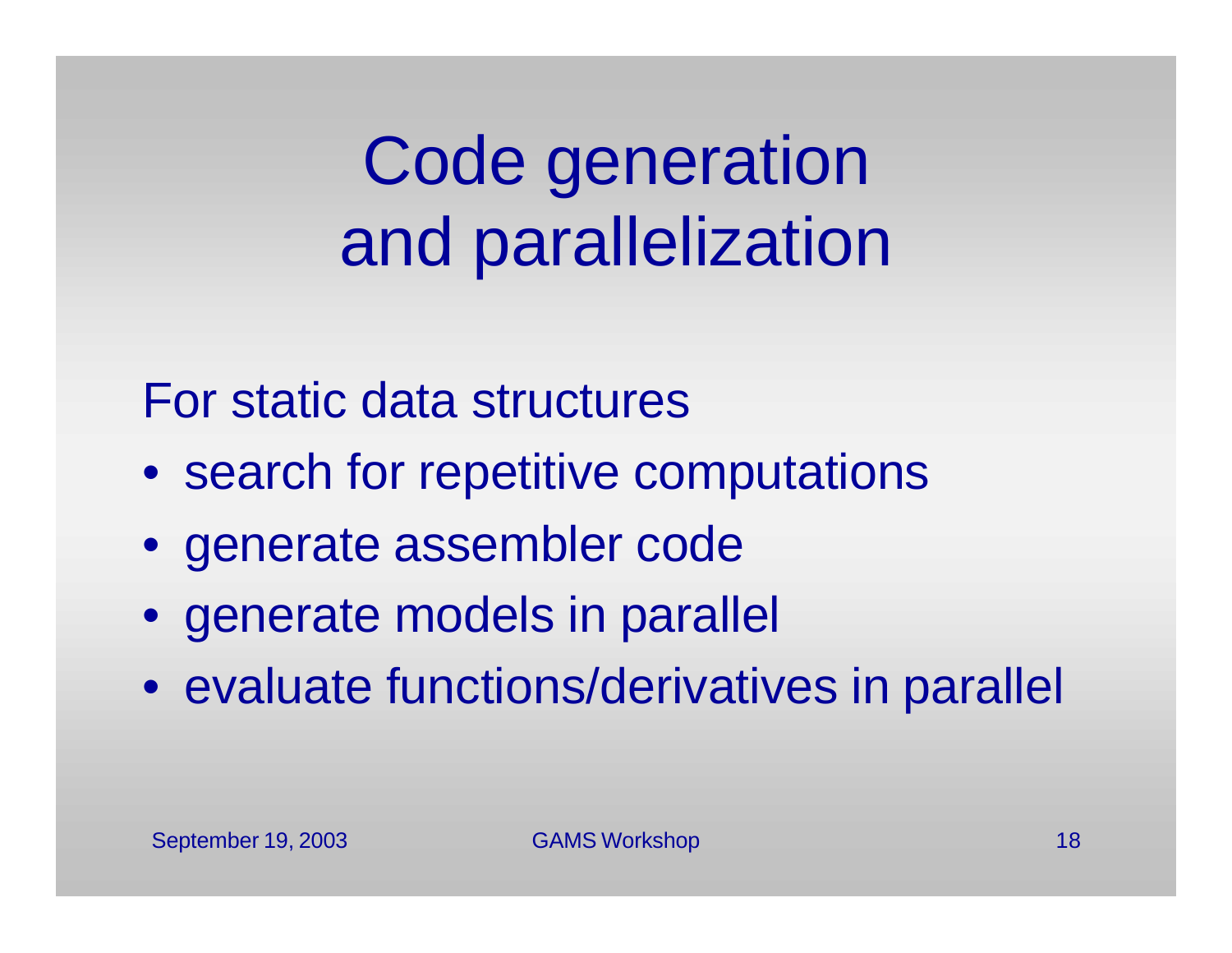### Code generation (repetition)

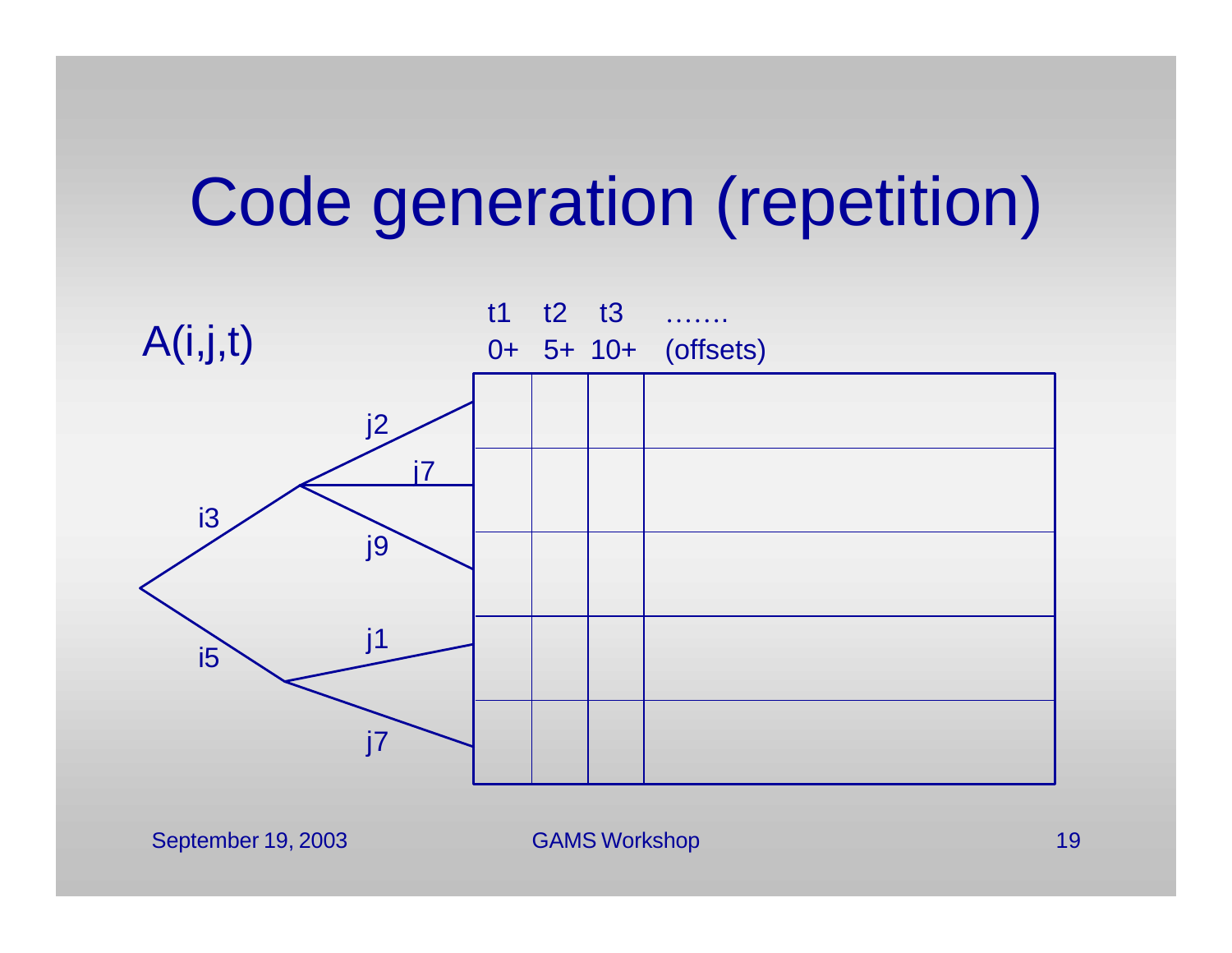Object-oriented modeling paradigm:

- coarse-grain model objects
- use of OO design methods
- increased locality for modeler
- re-use of existing models/components
- dimension/scope increase through typed sets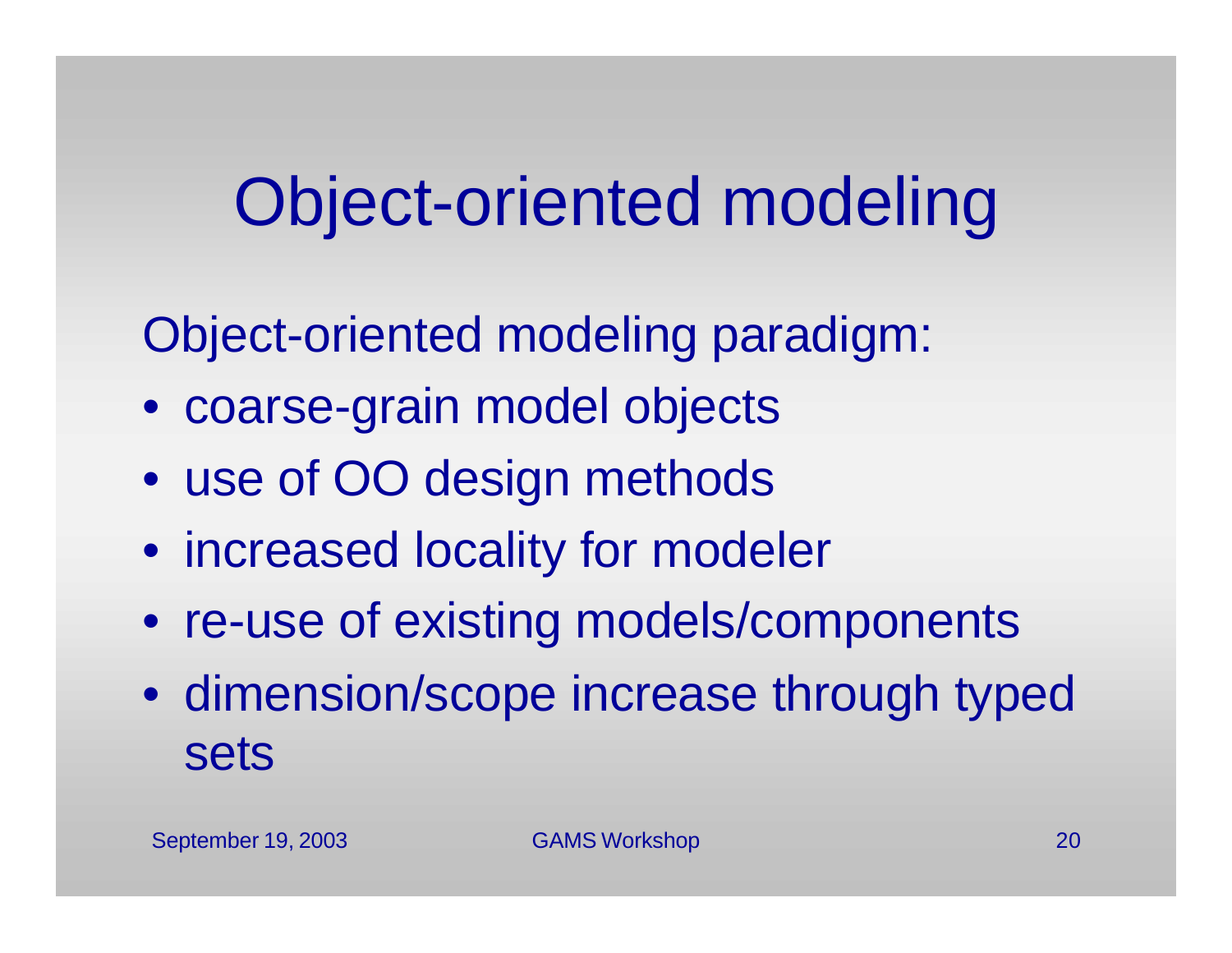OBJECT CLASS CrudeDistiller

crude distiller model

OBJECT CLASS OtherUnit

other unit model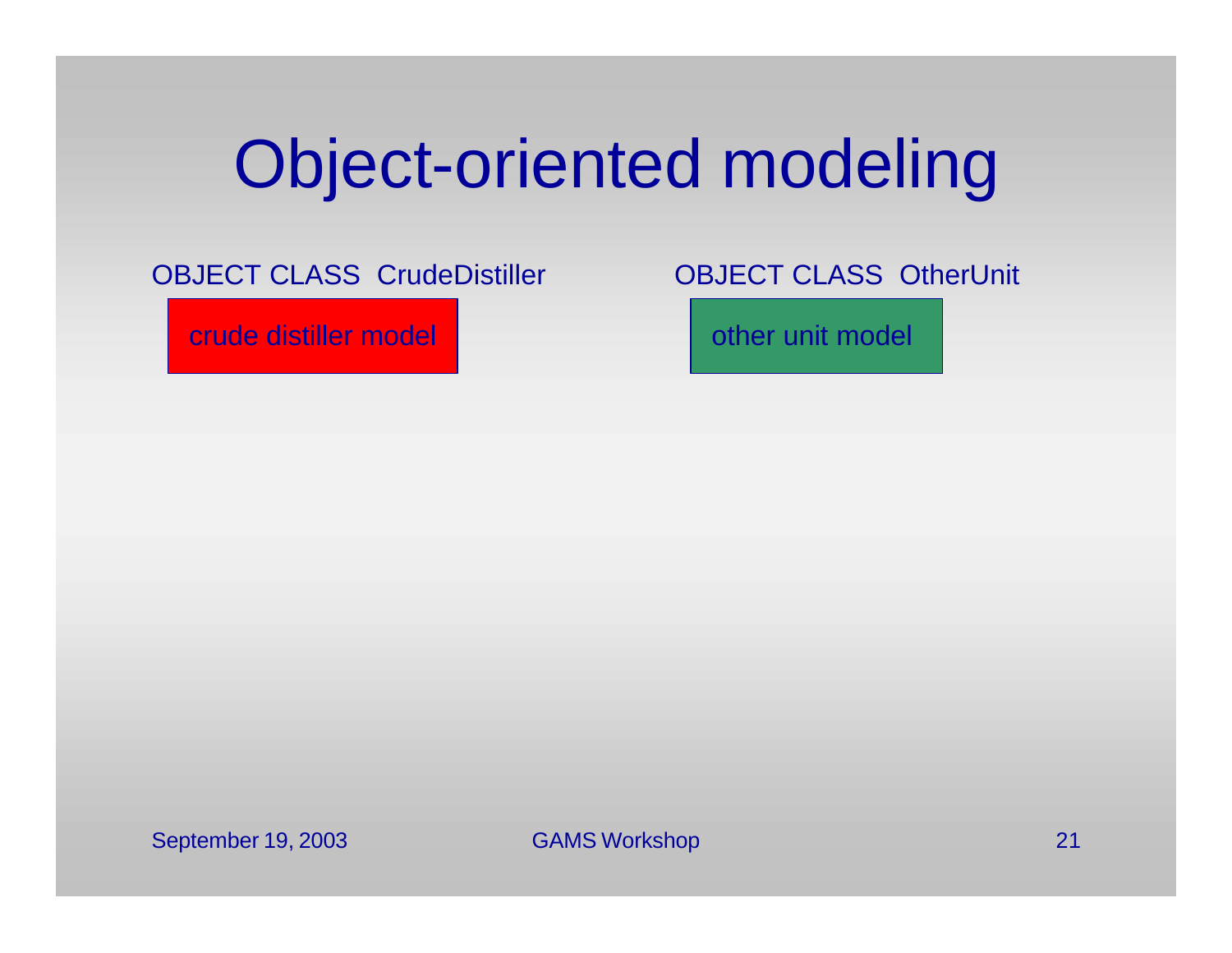OBJECT CLASS CrudeDistiller

crude distiller model

OBJECT CLASS OtherUnit

other unit model

SET CrudeDistillers OF TYPE CrudeDistiller INDEX cd SET OtherUnits OF TYPE OtherUnit INDEX ou

These sets:

- are ordinary index sets
- provide access to identifiers in classes, for example cd.ThroughPut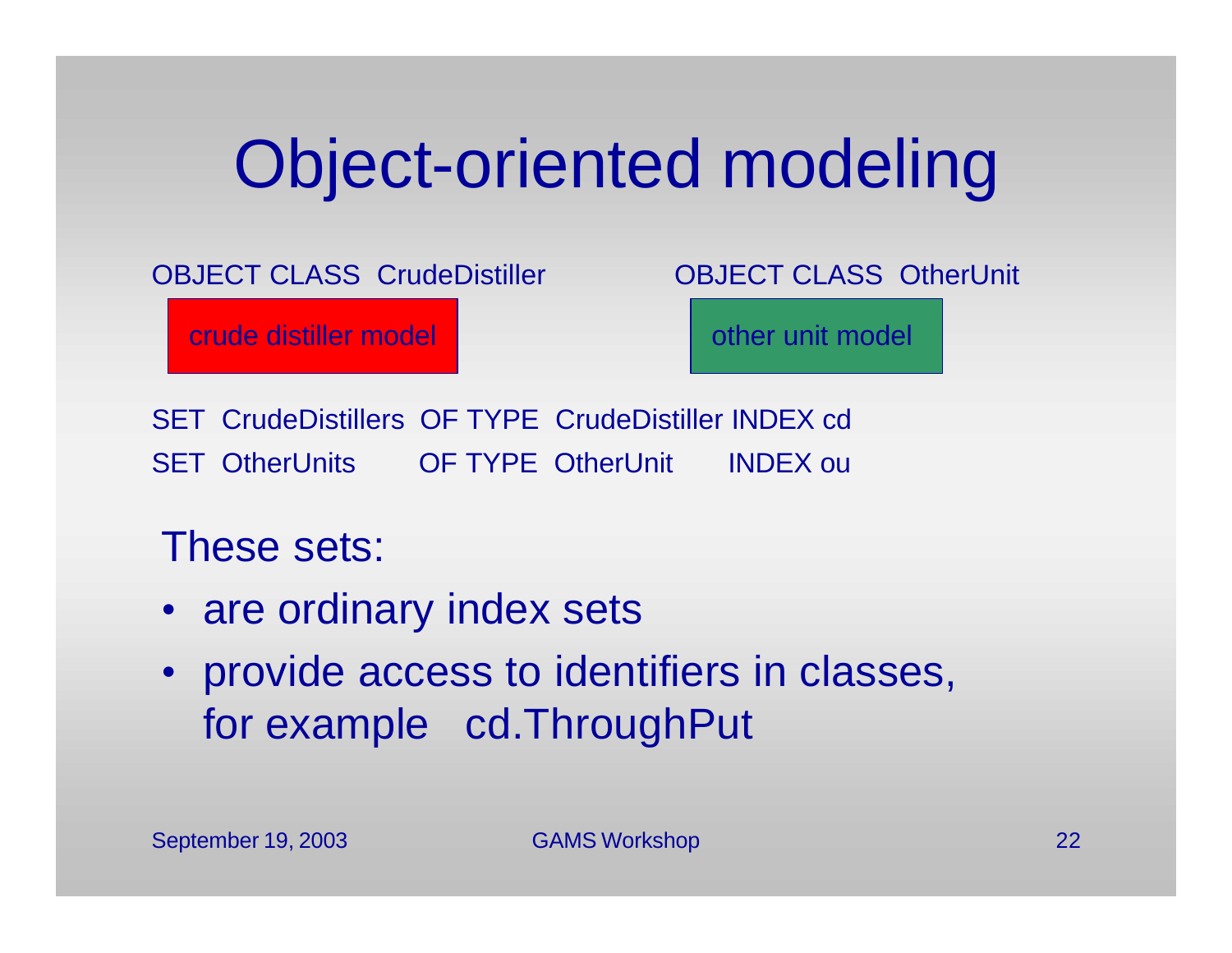#### OBJECT CLASS CrudeDistiller

crude distiller model

#### OBJECT CLASS OtherUnit

other unit model

SET CrudeDistillers OF TYPE CrudeDistiller SET OtherUnits OF TYPE OtherUnit

#### OBJECT CLASS Plant

| crude distiller model | crude distiller model |                  |
|-----------------------|-----------------------|------------------|
| other unit model      | other unit model      | other unit model |

September 19, 2003 GAMS Workshop 23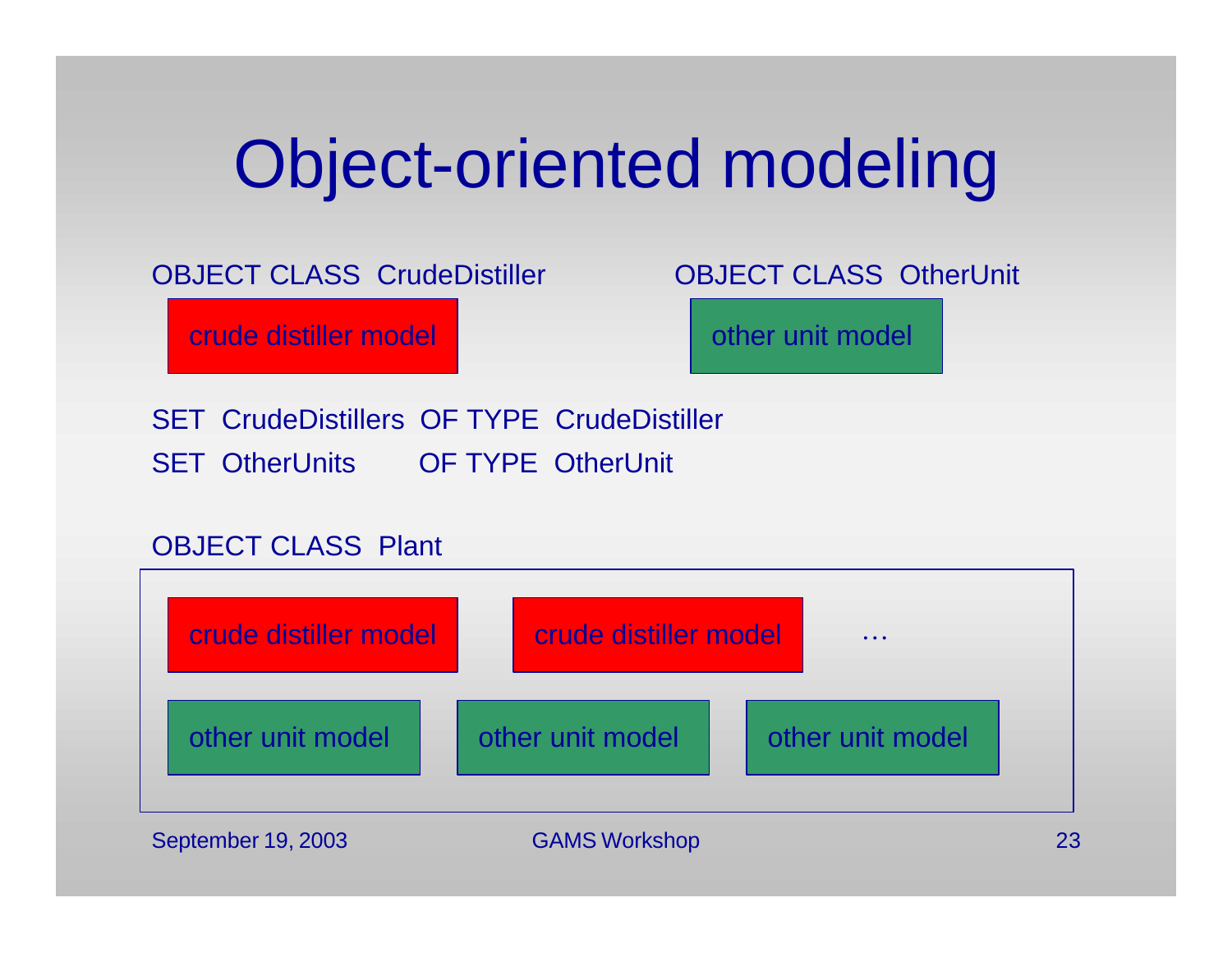Open solver environment for customized algorithms

Extend modeling systems to support

- multiple interacting math programs
- functions for model manipulation
- simultaneous access to multiple solvers
- extensive library of control functions
- support for solver callbacks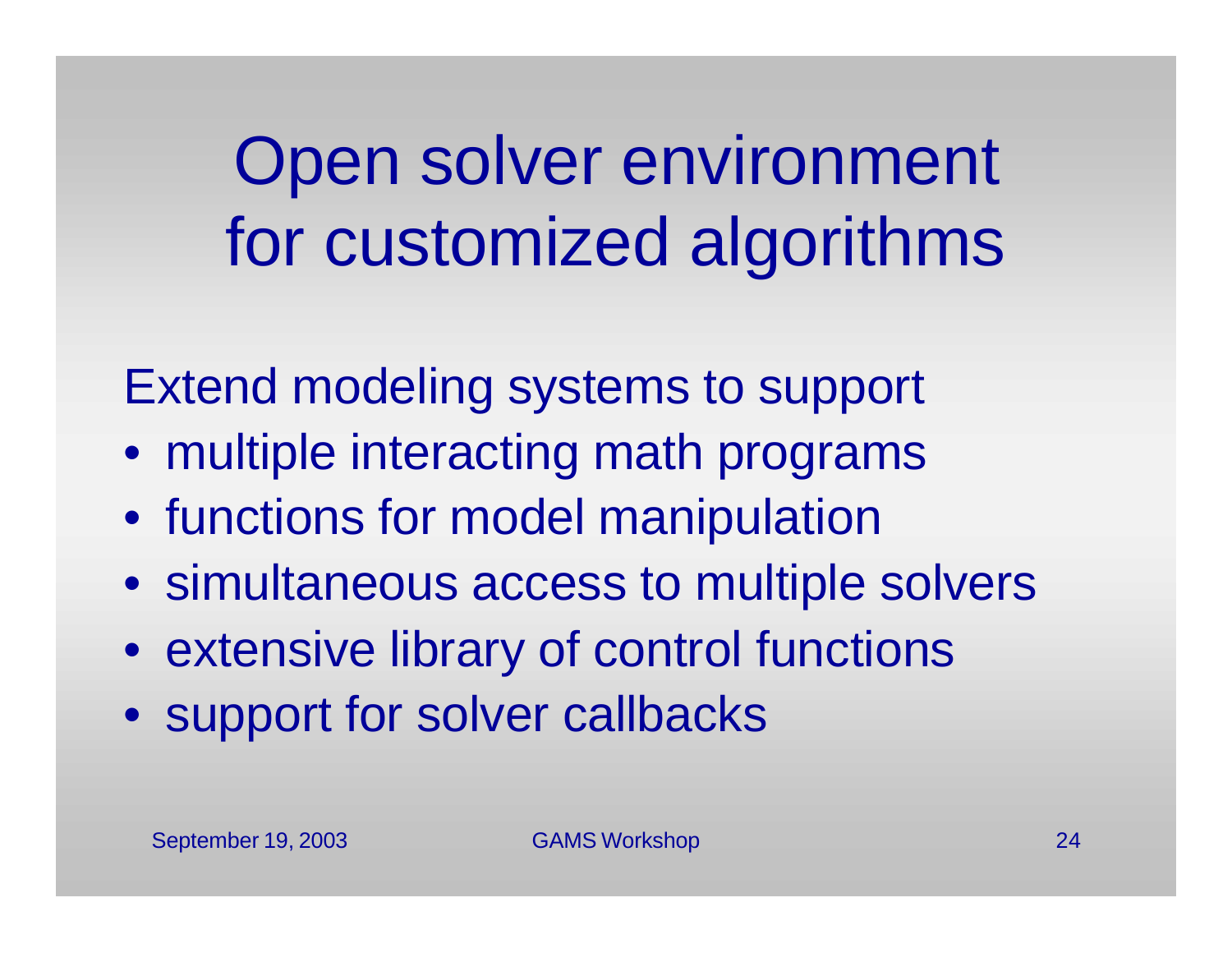### Open solver environment



September 19, 2003 GAMS Workshop 25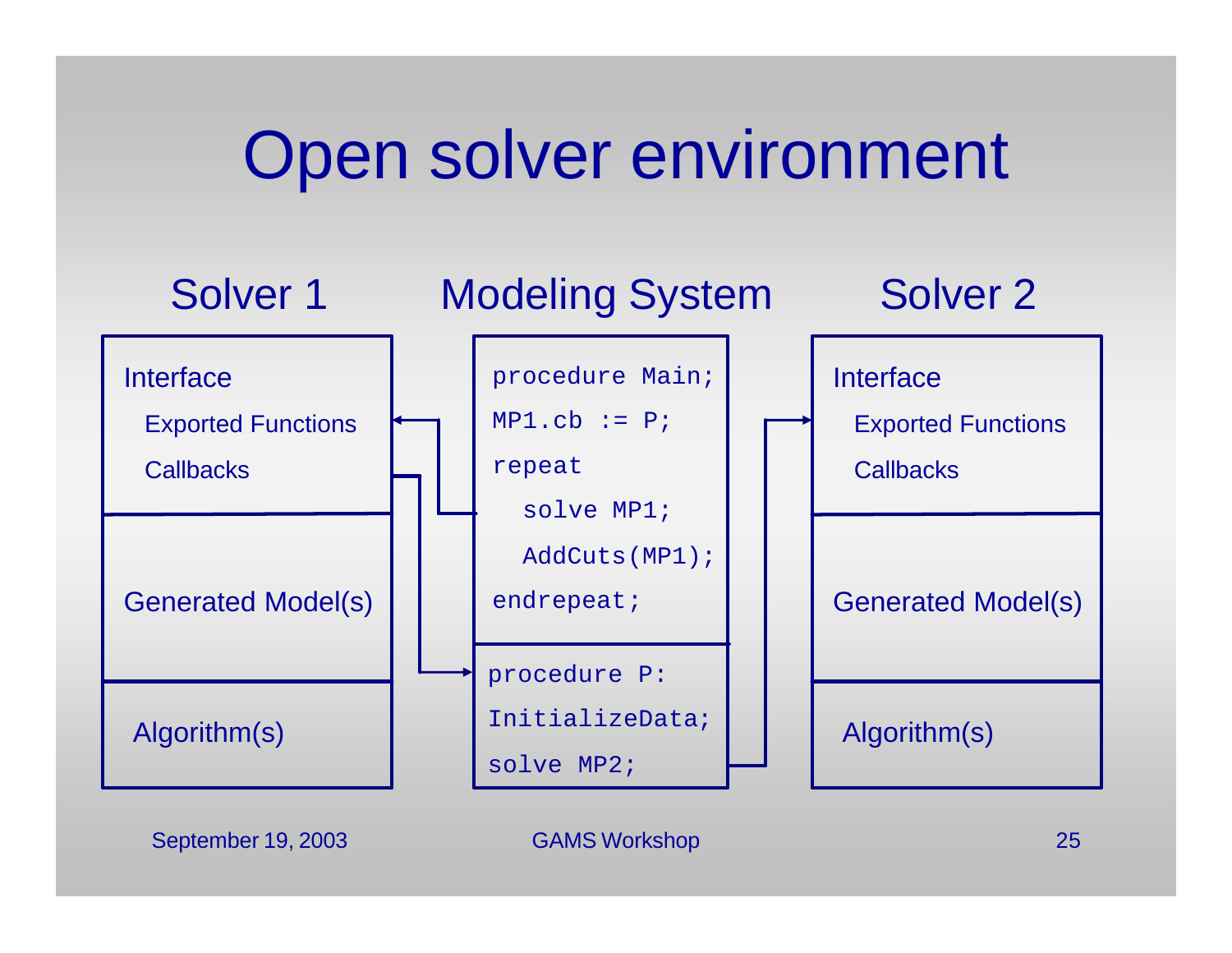#### Perhaps merge companies ?